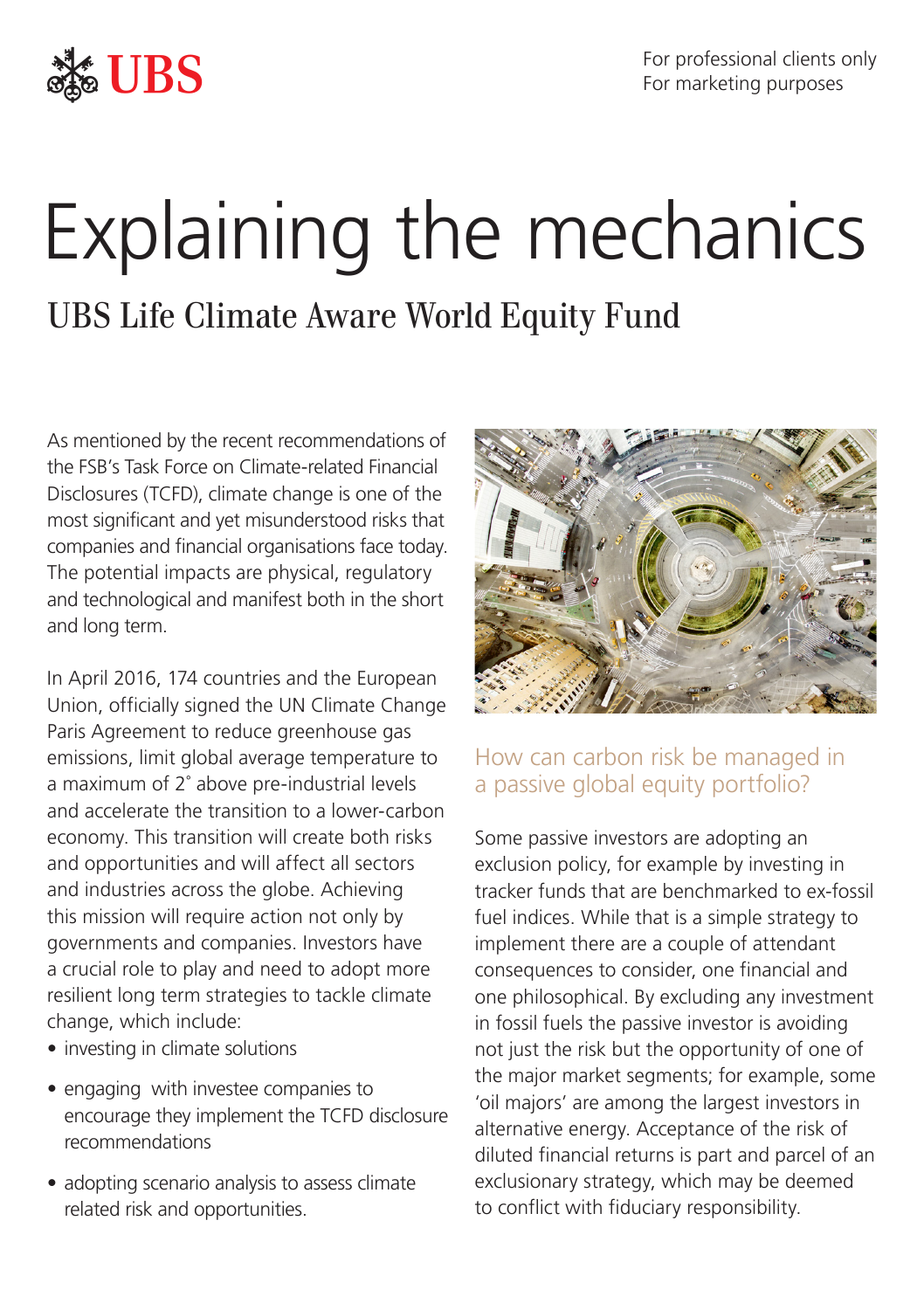The second consequence has to do with an investor's definition of responsible investment. While the hope is that over time the world will be less reliant on carbon, it is clear that at the very least a prolonged transition period will be needed to achieve this, given current levels of fossil fuel dependence. Anyone who simply excludes this sector is unable to exert any influence on the means and timing of such a transition. Many responsible investors believe that being part of this process is an essential component of driving effective and long lasting solutions.

## **Low growth in global carbon emissions continues for third successive year**



Source: Future Earth; CDIAC/GCP/IPCC/Fuss et al2014/ Rogelj et al 2016

An alternative and arguably, from a big picture perspective, a more responsible approach is for investors to mobilise behind the world-wide efforts under the Paris Agreement.

Investors who buy into this strategy will likely choose to stay invested in carbon-emitting companies so that they can:

- create a positive change through proactive engagement with the companies that appear to be the least well positioned for the needed transition
- support more companies in developing the new technologies that are needed for the global economy to transition successfully.

This is a strategy the UBS Climate Aware fund aligns itself with.

## What are the objectives set for the UBS Climate Aware fund?

The fund is designed to achieve three objectives simultaneously:

 $\bullet$  to substantially reduce the carbon (CO<sub>2</sub>) footprint<sup>1</sup> of a passive global equity portfolio

 to materially increase investment in companies that are best placed to benefit from the growth in demand for renewable energy and associated technologies

 to achieve long-term returns broadly in line with the net of costs performance of the underlying index benchmark (e.g. FTSE Developed Index, MSCI World, etc.).

There is a natural tension between these three objectives since, all else being equal, the more the portfolio is re-shaped away from the index benchmark the greater the chance that investment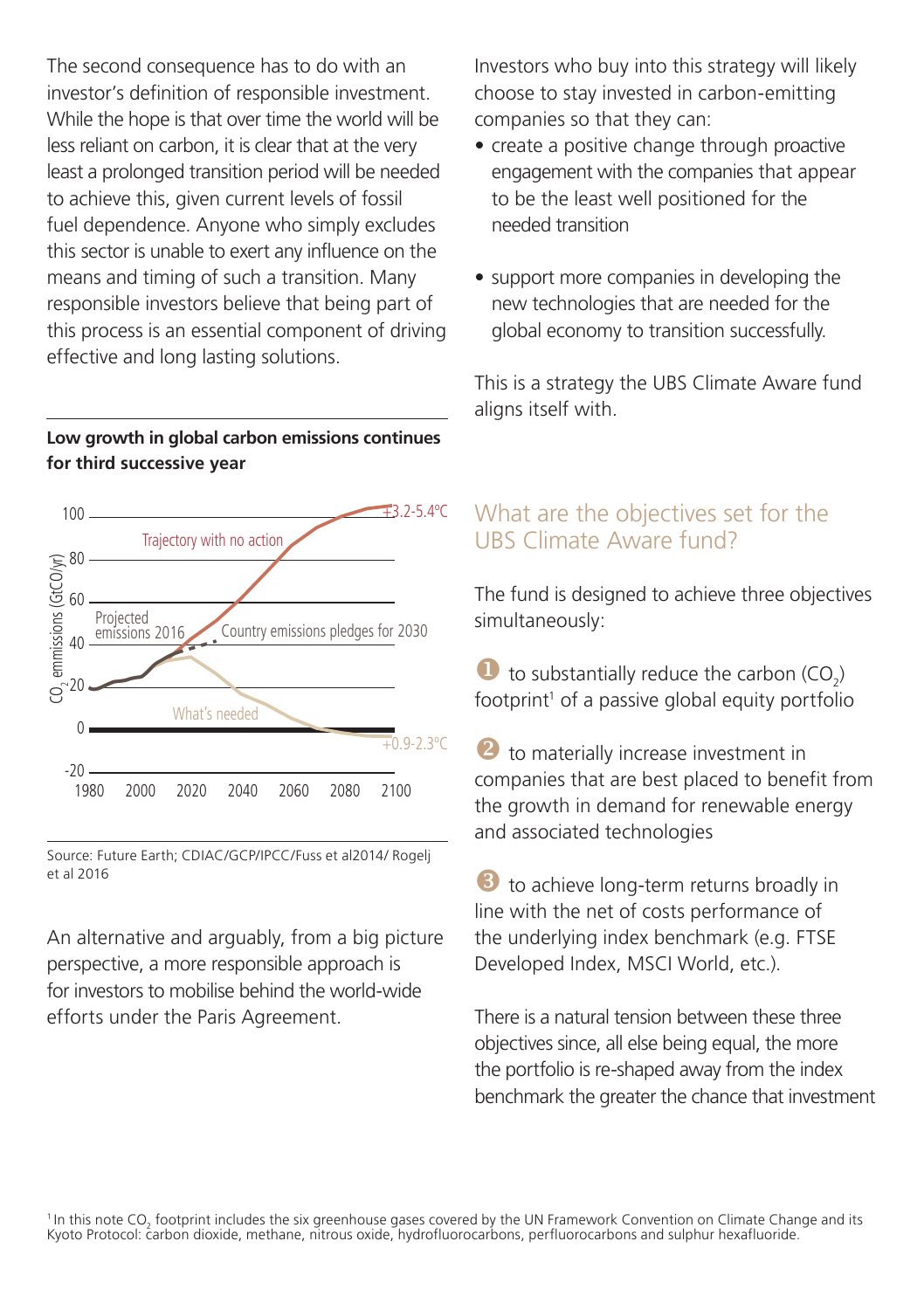returns will diverge. The Fund therefore strikes what we believe is an appropriate balance by constraining the degree to which the portfolio can deviate from the index, which is achieved by imposing a maximum tracking error budget of 50 basis points (0.5%). This overall budget is managed by limiting the permitted deviations from the index at individual stock, industry, sector and country levels, such that unintended risks are not taken while managing the carbon risk.

## How are the portfolio of investments constructed?

## The Fund's investments are selected using a **transparent, rules-based** and **optimised portfolio construction methodology**.

Within the constraint of the risk budget we are currently able to re-distribute around 15% of the total investment, effected through a series of factor-tilts. Three of the factor-tilts are 'risk-reducing' and two are 'opportunity-seeking'. This is graphically represented below, showing how the risk-reducing factors are underweighted (negative tilt) and the opportunity-seeking factors are over weighted (positive tilt).

#### **Factor tilts applied to the Climate Aware fund**



Source: UBS Asset Management. For illustrative purposes

We draw on seven data sets to assess each company across these five factor-tilts:

## **Risk-reducing factor-tilts: CO<sub>2</sub> Intensity, Coal Energy and Fossil Fuel Reserves**

**Data Sets 1-3:** We collect three types of carbon emissions data from the most reputable third parties (notably Trucost):

- 'Scope  $1'$  the level of direct  $CO_2$  emissions resulting from the company's consumption of fossil fuels in its own production processes
- 'Scope  $2'$  the level of indirect  $CO_2$  emissions arising from the consumption of bought-in power
- 'Scope  $3'$  any indirect  $CO_2$  emissions associated with the company's purchasing and sales activities not otherwise captured

#### **Greenhouse Gas Emissions - reporting protocol**



Source: World Resources Institute and World Business Council on sustainable development

To standardise the measurement of carbon emissions across companies that vary greatly in size we then scale each company's total tonnage of emissions relative to its total revenues, a measure we refer to as its **CO2 Intensity**.

It is important to note that no companies are automatically excluded from the portfolio on the grounds of the level of their  $\mathrm{CO}_2$  emissions,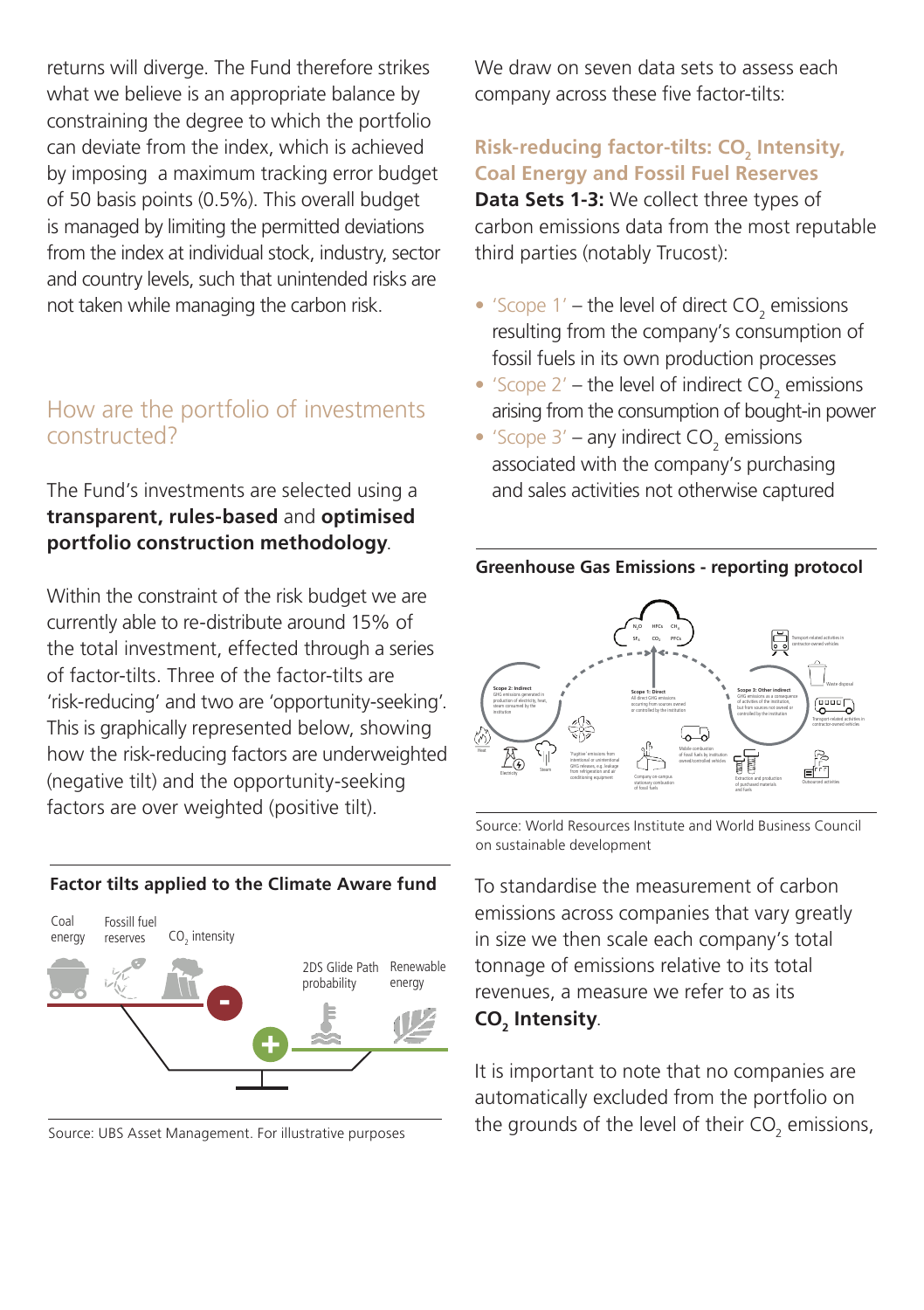though the optimisation process may exclude some companies on the grounds of their small size.

#### **Data Set 4: Coal Energy**

This data set comprises both the absolute level of coal-fired energy generated and the output of coal mining companies.

#### **Data Set 5: Fossil Fuel Reserves**

Being in the ground or under the sea fossil fuel reserves are potential sources of future emissions and they also carry the potential risk of permanent loss of value should governments implement policies to restrict companies from fully extracting their reserves.

## **Opportunity-seeking factor-tilts: Renewable Energy and Glide Path Probability**

### **Data Set 6: Renewable Energy**

In constructing the portfolio we aim to increase investment in companies that invest in renewable energy and associated technologies.

#### **Data Set 7: Glide Path Probability**

The International Energy Agency (IEA) has defined the future trajectory of reductions in CO $_{\textrm{\tiny{2}}}$  emissions that each industry segment needs to achieve if there is to be at least a 50% chance of meeting the 2° maximum rise in average global temperature.

We adopt those industry trajectories as benchmarks to calculate the probability that a given company will achieve its associated industry target.

Our starting point is to derive a base-case probability that a company will achieve its target by looking backwards, by examining the trend in its historic CO $_{\rm 2}$  emissions data.

A **crucial innovation** in our approach is that we then refine that initial probability by taking into account forward-looking insights that can better inform us about what the company might achieve in the future.

We consider five qualitative, forward-looking indicators of a company's overall commitment to reducing its  $\mathsf{CO}_2$  footprint and score them on a simple 0 or 1 scale. We refer to a company's total score on these indicators as its Low Carbon Commitment Score. Essentially by incorporating this forward-looking evidence we improve our confidence in our assessment of whether a given company will achieve its target

We refer to this refined, forward-looking measure as a company's **Glide Path Probability**. The following chart depicts what those individual company glide paths can look like in practice, with confidence intervals around each glide path expanding as the time horizon increases and being dependant on the level of disclosure from companies in terms of data, policies, initiatives, etc.



Source: UBS Asset Management, Asset4, Trucost and IEA Note: For illustrative purposes only. UBS Asset Management applied a quantitative model that compares a company's carbon footprint trend with the required emission reduction implied by the 2DS. This estimates the probability that a company will achieve glide path targets. Actual future results may vary from expectations.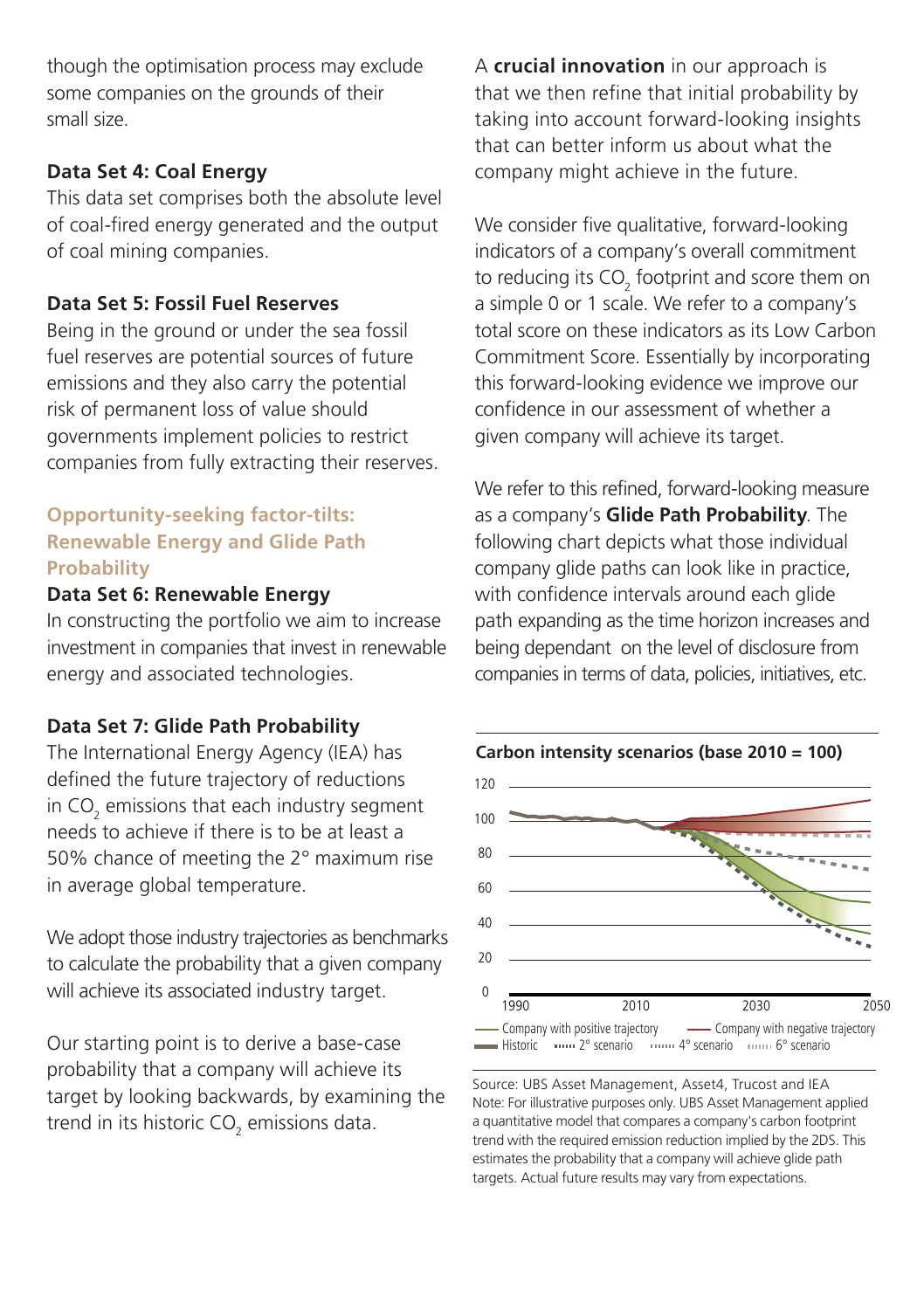# Bringing everything together

The final step in portfolio construction is to feed each company's scores across the five factortilts into a **Portfolio Optimiser** alongside the pre-set portfolio investment constraints. Our portfolio construction allows us to manage the carbon risk taking into account other sources of risk (e.g. sector, country, factor, etc.).

The output is the **most efficient model portfolio**, which means that the low-carbon credentials of the portfolio are maximised subject to the pre-set investment constraints.

As an example of the model output the following depicts a typical reallocation of investment within a sector, where individual companies are either over-weighted or under-weighted relative to their weights in the underlying Index. It should be noted that the over and under-weights are limited to 20 basis points (0.2%).

#### **Distribution of stock over/underweights vs Index**

(integrated oil & gas industry group)



Source: UBS Asset Management, TRQA, Trucost, FTSE. As at 31 December 2017

This efficient model portfolio is then implemented within the Fund and rebalanced on a quarterly basis.

## What are the Fund's low carbon credentials and what can we report?

As at 30 June 2018 the Fund's 'low carbon' credentials were as follows:

- $\bullet$  Total CO<sub>2</sub> emissions by portfolio companies were contracting at an annual rate of 2.4%, compared to a rate of decline of 0.3% in the benchmark index
- Scope 1  $CO<sub>2</sub>$  emissions were 65% less than
- the benchmark index
- Coal energy consumption was 75% less than the benchmark index
- The  $CO_2$  that could potentially be emitted from reserves of fossil fuels was 35% less than the benchmark index
- The Fund's investments in Renewable Energy sources was 42% higher than the benchmark index.

To assist Trustees and pension fund members in understanding how these low carbon credentials evolve over time we can provide regular updates in the form of a simple progress chart:



Source: UBS Asset Management, as at 30 June 2018